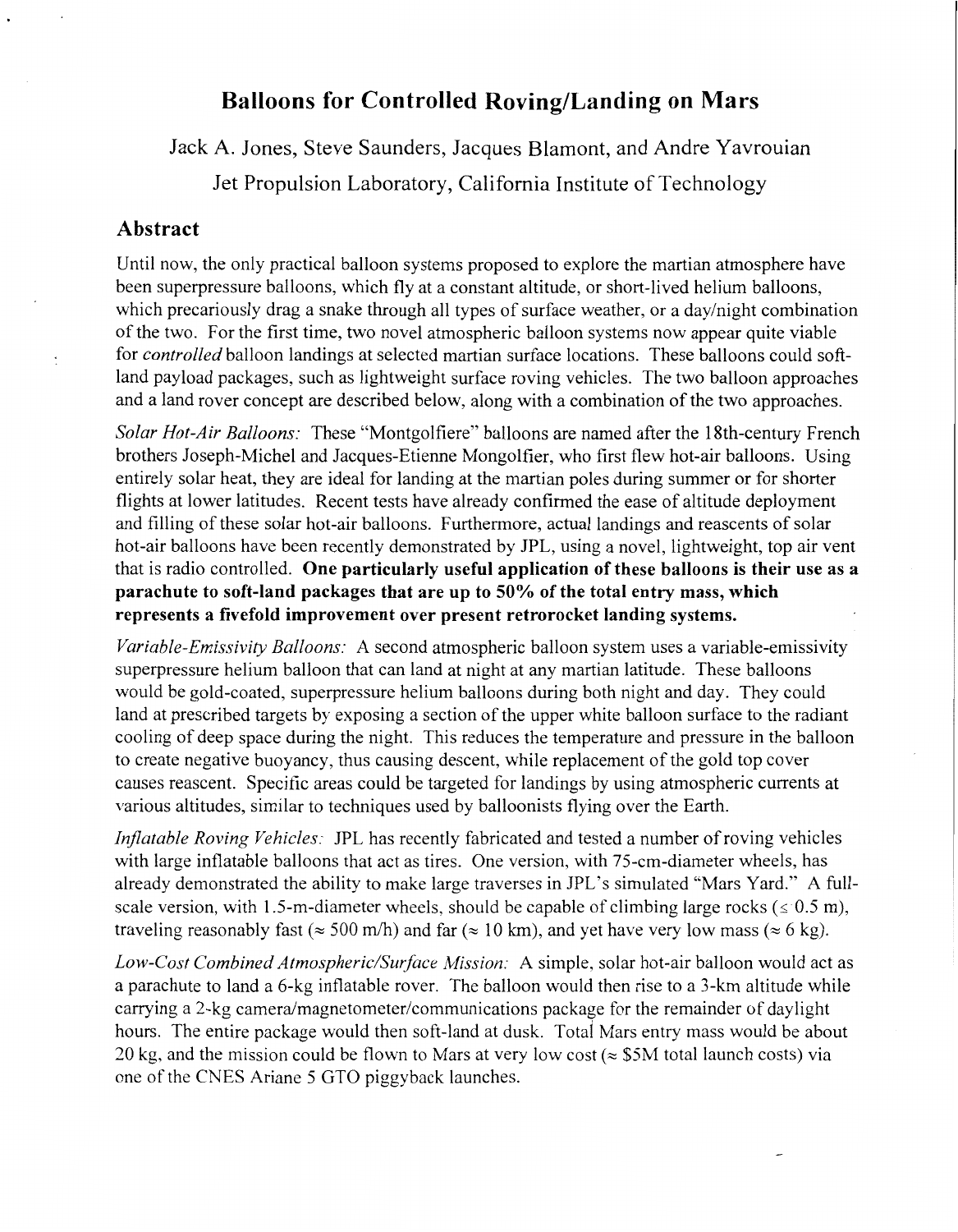# **Balloons for Controlled Roving/Landing on Mars**

### **1. Aerobot Background**

The exploration of the solar system has proceeded in several phases, beginning with flyby missions, proceeding to orbiters, then to probes and landers, and finally to mobile vehicles that operate on the surface and in the atmosphere.' For the most accessible planetary bodies, Venus and Mars, we are now entering the phase of mobile exploration of the surface and atmosphere.

Mobile atmospheric exploration of the planets is in some respects ahead of mobile surface exploration. In 1985, the Soviet Vega mission successfully deployed two balloons into the upper atmosphere of Venus. A Soviet-French-American experiment tracked these balloons for two days on the side of the planet visible from Earth at an altitude of **54** km, determining wind velocities and characterizing atmospheric turbulence. A French-Russian team recently was working on the development of a balloon mission for the 1998 launch opportunity to Mars. This experiment was to be equipped with imaging cameras and meteorological and geochemical sensors. It was designed to operate in the lower atmosphere of Mars and make excursions to the surface during the night. Unfortunately, funding was cut off due the disintegration of the USSR, as well as concerns about forced nightly landings during bad weather.

# **2. Altitude Control Concepts for Mars Balloons**

Until recently, the only practical balloon systems proposed to explore the martian atmosphere and surface have been superpressure helium balloons, which fly at a constant altitude, or shortlived zero-pressure balloons that drag a precarious snake through all types of surface weather, or a day/night combination of the two.<sup>15</sup> The following subsections describe the first two viable means to actually *control* balloon landings on selected martian surface sites.

#### **2.1 Solar Hot-Air Balloons**

*2.1.1 Background.* Solar-heated balloons are nothing new. In fact, they are commercially wailable as novelty items<sup>12, 13</sup> and have even been banned in Italy due to interference with commercial aviation.<sup>14</sup> Accurate altitude control of solar balloons, however, is new, although it certainly appears feasible using the techniques employed by commercial fuel-powered hot-air balloons and by the French CNES<sup>10</sup> on stratospheric hot-air balloons. These balloons use vents in the top to allow hot air to escape, thus temporarily reducing buoyancy and allowing descent. Closure of the vent allows reascent.

The extremely long martian polar summer (up to 0.95 Earth year) and high martian axis inclination (23.6") create ideal conditions for "solar polar" hot-air ballooning for long periods (Figure **1).** Tests have already been initiated that have confirmed ease of altitude deployment and filling of solar-heated hot-air balloons, and more tests are in progress to confirm analytical predictions of buoyancy.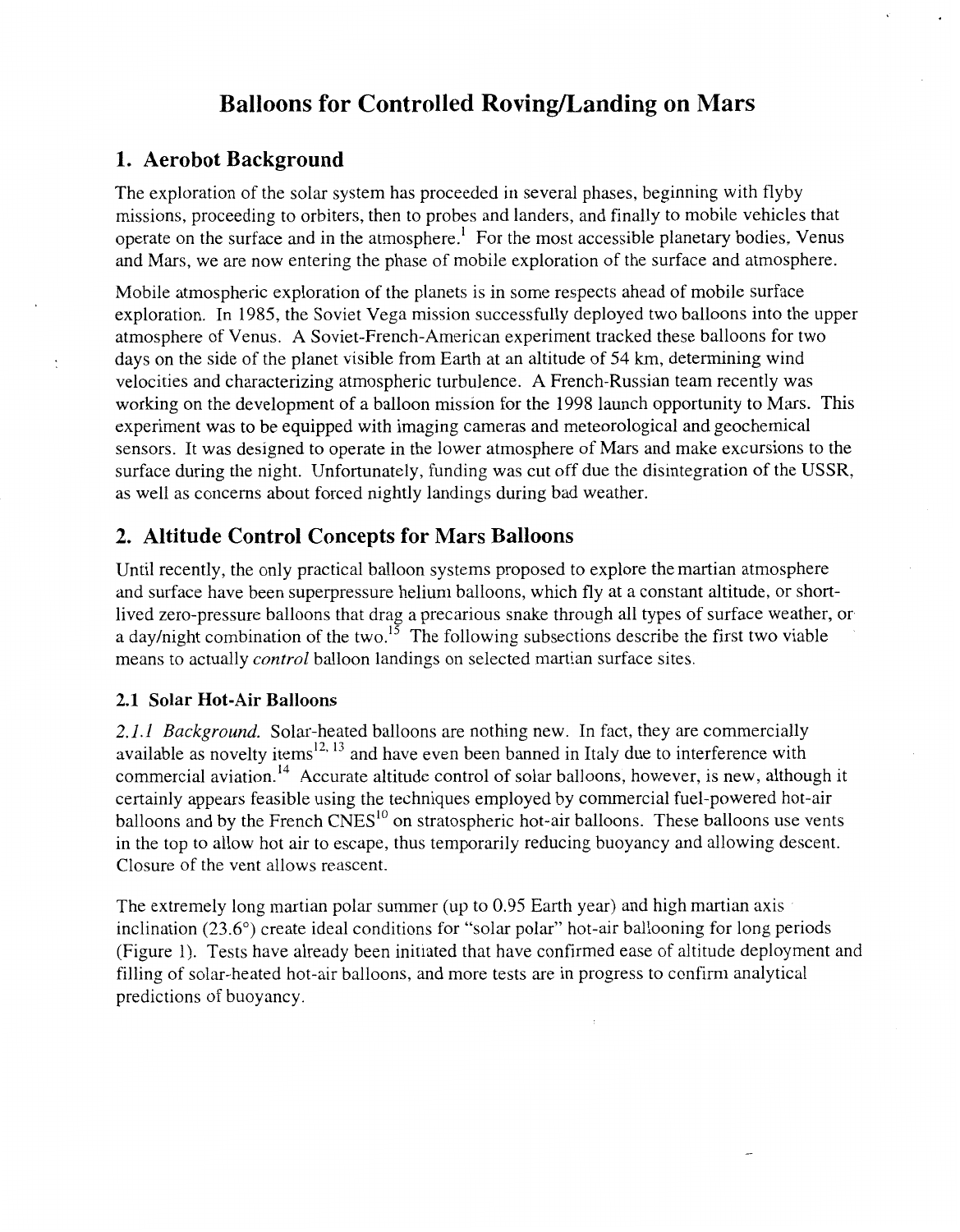

*Figure 1. Mars Solar Hot-Air Balloon* 

2.1.2 *Solar Balloon I Test Results* On September 5, 1997, a team of three JPL engineers (Jack Jones, Andre Yavrovian, and Dave McGee) traveled to El Mirage Dry Lake, in Southern California's Mojave Desert, to attempt the world's first remote-controlled landing and reascent of a solar-heated Montgolfiere. The balloon, fabricated from  $12$ - $\mu$ m (0.0005-in.) black polyethylene, was approximately 3 meters in diameter by 12 meters tall when fully inflated. The total mass of the balloon system was 3.45 kg, including 0.9 kg of ballast and payload.

The balloon had an upper vent (Figure 2), approximately *5* 1 cm (20 in.) in diameter, that could be opened by radio control, thus allowing hot air to escape. This first free-flying attempt was simply to establish feasibility and did not carry any instrumentation other than the vent receiver and actuator.

The balloon was filled by holding the lower ring into the wind. After several minutes of heating up, positive buoyancy was attained, and the balloon was allowed to float with the wind, while still tethered. Eventually, the balloon was set free and allowed to rise. The balloon was raised



*Figure 2. Solar Montgolfiere I Test Flight*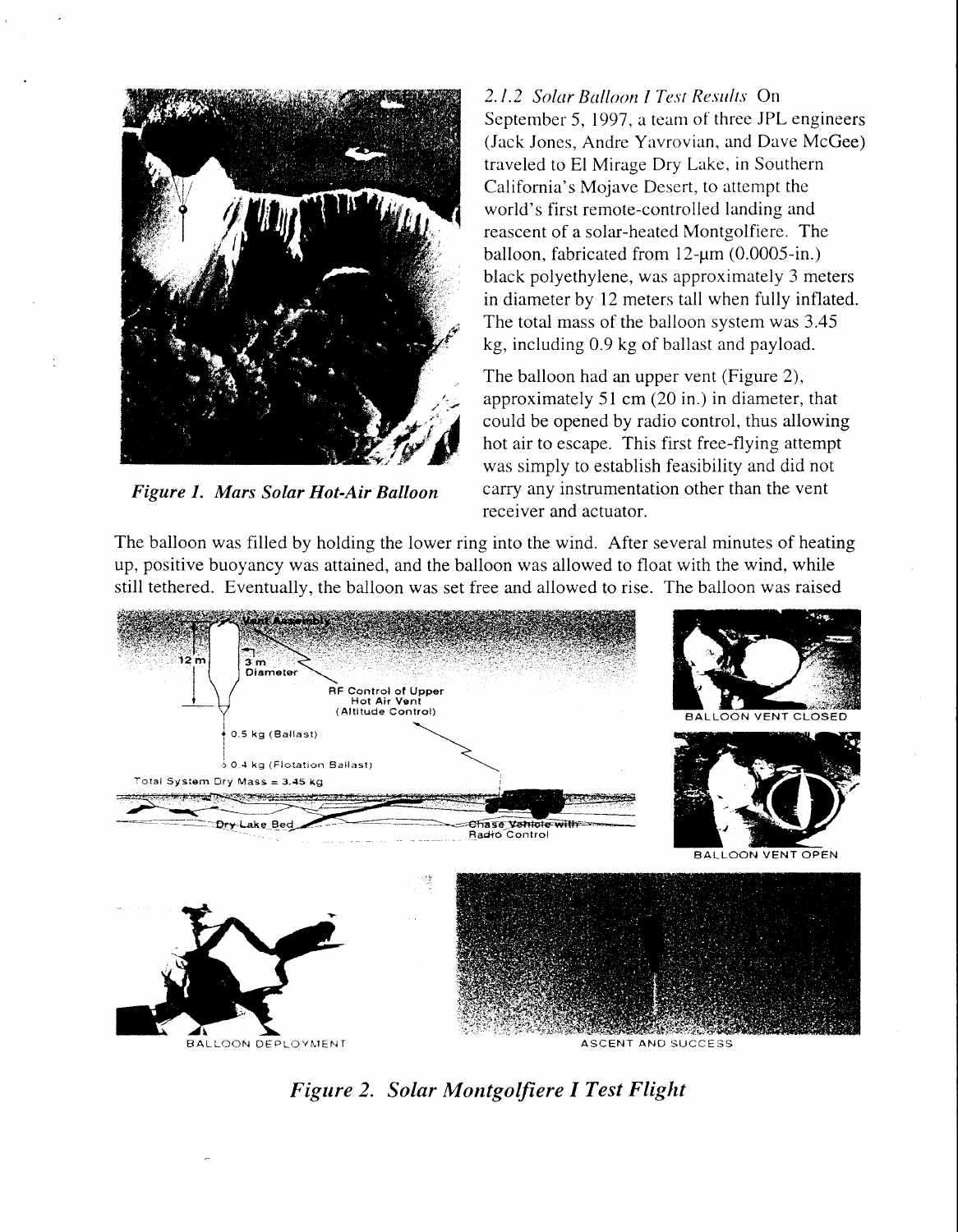and lowered in altitude by radio-controlling the vent position several times as it was chased at speeds of about 11 m/s (25 mph) across the dry lake bed. After one actual soft landing and reascent, it was necessary to crash-land the balloon near the edge of the dry lake in an attempt to salvage the balloon in the very windy conditions that had by then developed.

*2.1.3 Solar Balloon 11 Test Results* The second solar balloon was designed to be very similar to the first, although it was slightly larger. A weather sonde was added as a payload to measure ambient temperature, pressure, and altitude. In addition, a thermistor was added 2 meters below the vent to measure balloon gas temperature, and a potentiometer was added to the vent to confirm the opening/closing angle.

The balloon was launched from Santa Catalina Island, about **40** km offshore from Los Angeles. It rose almost straight up for about 500 m, and then it caught the upper winds and drifted slowly toward the mainland. After attaining about 1 km in altitude, the vent was opened, and the balloon started to descend about 2 minutes later.

A series of vent opening and closing signals was sent until ultimately the balloon's ballast was soft-landed on the ocean briefly, followed by reascent. The soft-landing maneuver was repeated several times until the balloon dipped too low and eventually got slightly wet, ending the tests.

A plot of the balloon altitude versus time is shown in Figure 3, along with a plot of the vent cover position. The balloon direction (ascent vs descent) is seen to change within 1 or 2 minutes after each changing of the vent position. By "getting the feel" of these altitude changes during



*Figure 3. Solar Montgoljiere 11 Altitude vs Time*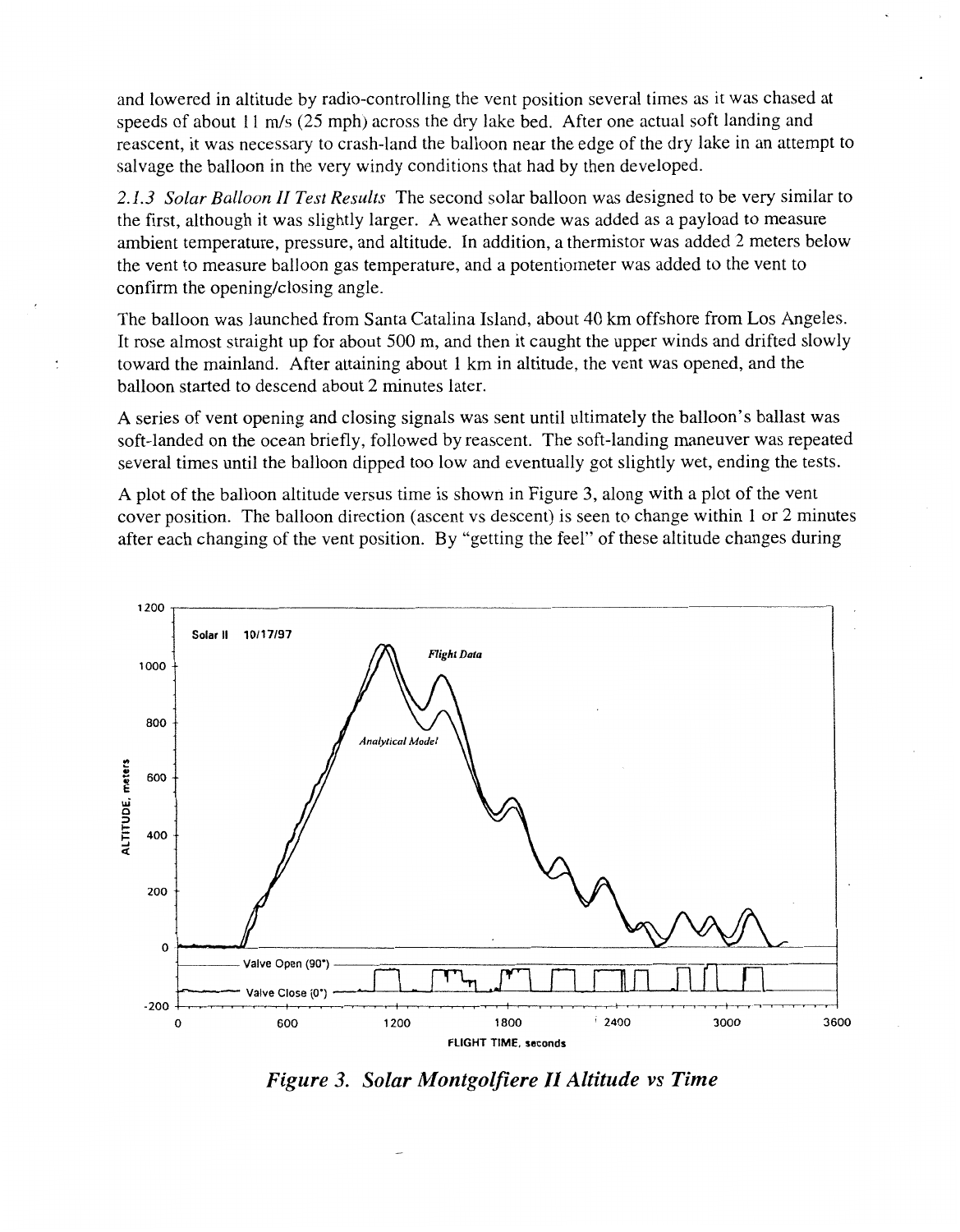the test, the experimenters were able to actually soft-land the payload three times on the ocean surface. Thermal analyses of the mission coincided very closely with actual test results when the upper air vent openings and closings were taken into account (Figure *3).* 

#### **2.2 Variable-Emissivity Balloons**

Further evaluation during a brief study for JPL's Advanced Concepts Office has shown that an alternate design, known as a variable-emissivity balloon, may also be capable of allowing controlled landings on Mars. These landings could occur at the lower nonpolar latitudes, which can be reached by the polar hot-air balloons only during daylight excursions. The variableemissivity balloons would be gold-coated, superpressure helium balloons during both night and day. They could land at prescribed locations by exposing a section of the upper white balloon surface to the radiant cooling of deep space, thus reducing the pressure/density in the balloon to create negative buoyancy (Figure **4),** thus causing descent. Replacement of the gold top cover would cause reascent.



*Figure 4. Mars Variable-Emissivity Balloon* mass) or higher altitudes (more

For a 15-kg payload, total floating system mass is about 93 kg for the **RETRACTABLE WHITE GUILDING COVERTRACT DEPARTMENT DEPARTMENT DEPARTMENT ON A DEPARTMENT OF A DEPARTMENT OF A DE** day is about 120 Pa (0.02 psi), and TEFLON **during the night the pressure drops**<br> **ROPE ROPE ROPE ROPE ROPE ROPE ROPE ROPE ROPE ROPE ROPE ROPE ROPE ROPE ROPE ROPE ROPE ROPE ROPE ROPE ROPE ROPE**   $\begin{array}{c} \mathcal{F}_{\text{SOLPCONIED}} \\ \hline \text{BALCOMIEDON} \end{array}$  to about 20 Pa (0.003 psi). The nighttime overpressure is similar nighttime overpressure is similar to that predicted for the recent JPL MABS Mars balloon design,<sup>16</sup> but the daytime overpressure is only about half that of MABS, due to convective/lower radiative tie to GONDOLA **the new model's higher** the Mars ambient atmosphere. The design is sized for a constant 6.5-km altitude, although this can be varied to lower altitudes (less mass). Ambient pressures for the solar balloon are higher, since

they are assumed to float near the surface. While the solar hot-air balloon can land during the day, the variable-emissivity helium balloon has the landing option available only at night. Current night vision amplification optics can be used to turn the starlit Mars landscape into readily viewable images, with chilled optics increasing signal-to-noise ratios.

### **3. Inflatable Roving Vehicles**

**A** quarter-scale inflatable rover (38-cm-diameter wheels, scaled up four times in Figure 5), and a half-scale inflatable rover (75-cm-diameter wheels) have already successfully demonstrated that inflatable rover technology can be used to build lightweight, strong vehicles that can climb rocks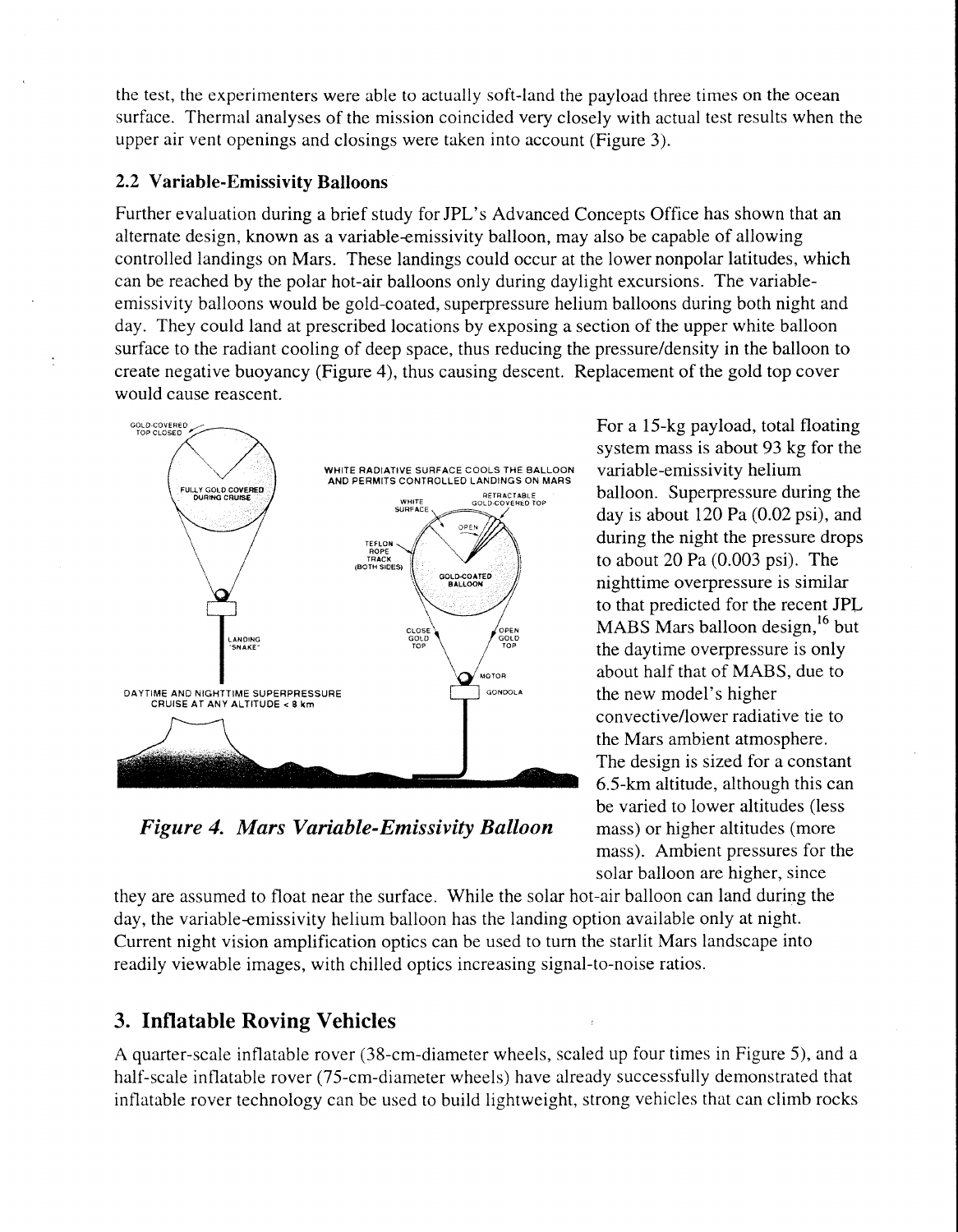

# *Figure 5. Full-Size Representation of Inflatable Rover*

about 1/3 the height of the wheel diameter.<sup>18</sup> Since it is generally believed that about 99% of the martian surface contains rocks that are less than 0.5 m high,  $^{19}$  an inflatable vehicle with 1.5-mdiameter wheels should be capable of climbing rocks up to 0.5 m high, thus being able to traverse the vast majority of the martian surface.

For each of these rovers, the design is relatively straightforward, with a minimum of both mass and complexity. Each front wheel has a separate, independent motor to allow variable

torque in climbing rocks. The trailing wheel acts merely as a torque stabilizing device and is pulled over rocks by the combined drive of the front two wheels. The fourth inflated sphere, above the wheels, represents a simulated inflatable photovoltaic power source, although the existing small-scale rovers are actually operated by battery power.

# **4. Combined Mission**

Perhaps the best use of hot-air balloons on Mars is as a parachute to soft-land packages that are too massive to be neutrally buoyant. After landing a heavy payload, the balloon can rise with a much lighter imaging payload and remain aloft until is soft-lands at dusk. **Using this technique, up to 50% of a Mars entry vehicle can be soft-landed as usable payload. This compares with less than 10% using present (Pathfinder-type) retrorocket landing systems.** 

An example of a possible mission scenario is shown in Figure 6, in which a solar balloon parachutes an inflatable rover to the surface of Mars and then ascends with an imaging system. For a Mars atmosphere entry mass of 20 kg, total soft-landed payload would be 8 kg (6-kg rover plus a later landed 2-kg imaging system), and the system could be piggybacked togeosynchronous transfer orbit (GTO) *ut no cost* on one of the CNES Ariane 5 launches. Total **AV** to Mars is then only about **1.4** km/s, which could be provided by an additional propulsion system  $($   $\approx$  \$5M). Both the rover and the balloon imaging system could communicate to an exiting Mars orbiter ('01 or '03) at 128 kb/s.

# **5. Conclusions**

For the first time, two novel atmospheric balloon systems now appear quite viable for *controlled*  balloon landings on selected martian surface locations. The first balloon system is a solar-heated hot-air balloon that has been successfully tested at low altitudes on Earth, with high-altitude tests planned for the spring of 1998. The second system, which would land on demand at night, is a variable-emissivity superpressure helium balloon system, with preliminary Earth tests planned for later in 1998.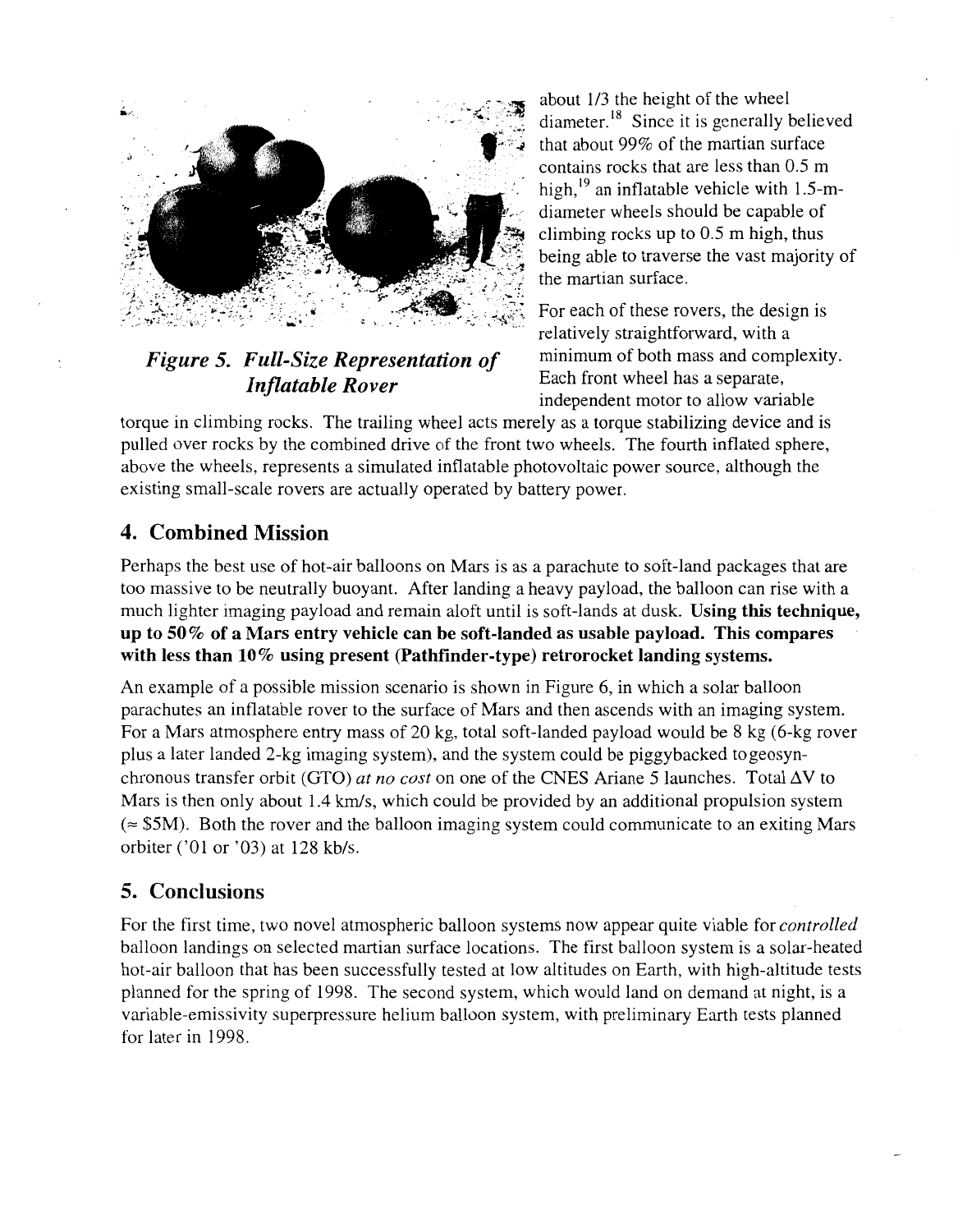

*Figure 6. Mars Solar Balloon Mission Scenario* 

Preliminary tests of a rover using large inflated balloons as tires are also very promising. It appears possible to fabricate a 6-kg rover with half the mass of Pathfinder's Sojourner, but with a range and speed about 100 times those of Sojourner.

**Perhaps the most important conclusion of this study is that, by using the solar balloon as a parachute, up to 50% of a Mars entry vehicle mass can be soft-landed as usable payload. Thus, one can increase usable payload mass or decrease entry vehicle mass (or a combination of the two) by about a factor of five.** Upon confirmation with high-altitude tests, this capability may have a tremendous impact on the design of future Mars missions.

# **6. Acknowledgments**

The helpful assistance of Tim Conners (JPL technician) and Dave McGee (JPL electrical engineer) in the fabrication of the solar balloons and inflatable rovers is greatly appreciated. The support of Jim Cutts and the Advanced Concepts Office for the balloon development work is also appreciated, as is the JPL Director's Research Discretionary Fund for financial support. Art Chmielewski and the Mars Inflatable Program Office are appreciated for their support of the inflatable rover program.

The research described in this publication was carried out by the Jet Propulsion Laboratory, California Institute of Technology, under a contract with the National Aeronautics and Space Administration. Reference herein to any specific commercial product, process, or service by trade name, trademark, manufacturer, or otherwise does not constitute or imply its endorsement